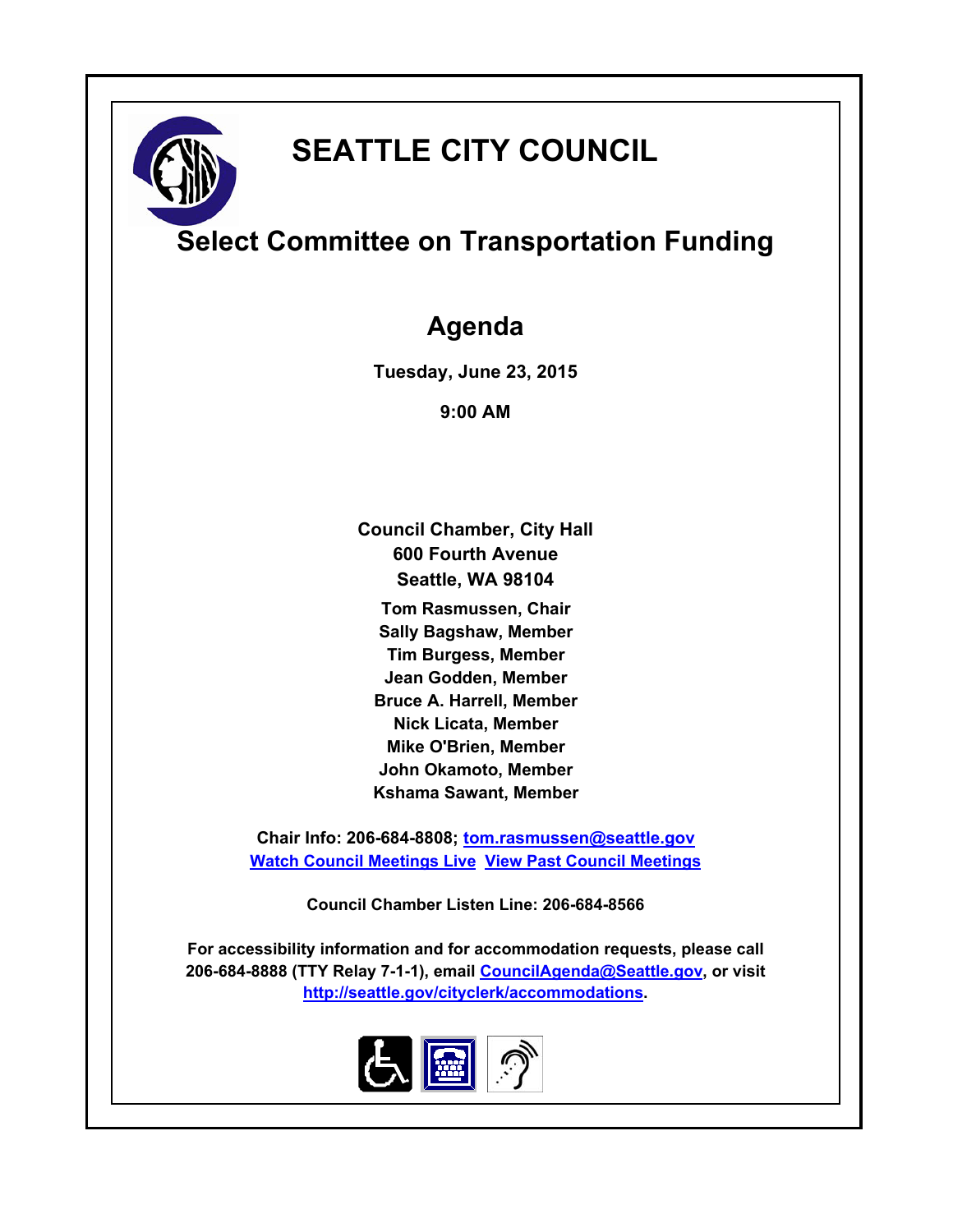### **SEATTLE CITY COUNCIL Select Committee on Transportation Funding Agenda June 23, 2015 - 9:00 AM**

#### **Meeting Location:**

Council Chamber, City Hall, 600 Fourth Avenue, Seattle, WA 98104

#### **Committee Website:**

http://www.seattle.gov/council/committees/transportation/default.htm

*Please Note: Times listed are estimated*

- **A. Call To Order**
- **B. Chair's Report**

(5 minutes)

#### **C. Public Comment**

(15 minutes)

- **D. Items of Business**
- **1.**

**A RESOLUTION requesting that the Office of Intergovernmental Relations seek a change in the State of Washington laws in order to expand eligibility for the existing low-income property tax exemption.**

#### *Supporting*

#### *Documents:* [Resolution Text](http://seattle.legistar.com/gateway.aspx?M=F&ID=8349b7aa-13ed-49d6-8ff4-dac698ca53be.docx) [Summary and Fiscal Note](http://seattle.legistar.com/gateway.aspx?M=F&ID=973dad7d-ebfb-460a-81db-f24c1ea52c70.docx)

**Discussion and Possible Vote** (10 minutes)

**Presenters:** Dan Eder, Calvin Chow, and Peter Lindsay; Council Central Staff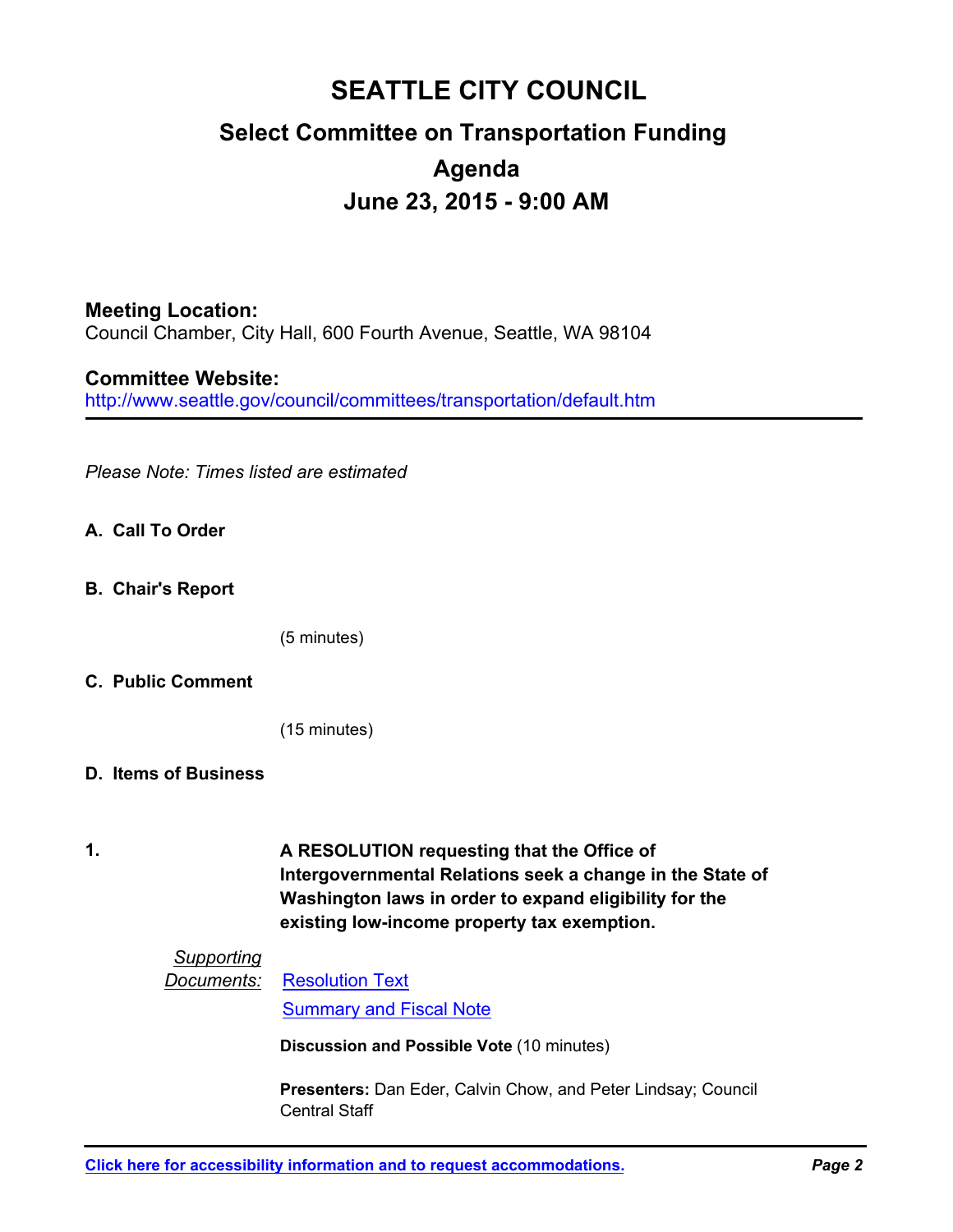| 2. | CB 118422 | AN ORDINANCE relating to taxation for transportation         |
|----|-----------|--------------------------------------------------------------|
|    |           | purposes; imposing an employee hours tax; increasing the     |
|    |           | commercial parking tax; adding a new Chapter 5.38 to Title 5 |
|    |           | of the Seattle Municipal Code; and amending sections in      |
|    |           | Chapters 5.30, 5.55, 5.35, and 3.02.                         |

### *Supporting*

**Documents:** [Summary and Fiscal Note](http://seattle.legistar.com/gateway.aspx?M=F&ID=e581ee87-c79d-4aa7-8d1c-189270bacf67.docx)

**Discussion and Possible Vote** (10 minutes)

**Presenters:** Dan Eder, Calvin Chow, and Peter Lindsay, Council Central Staff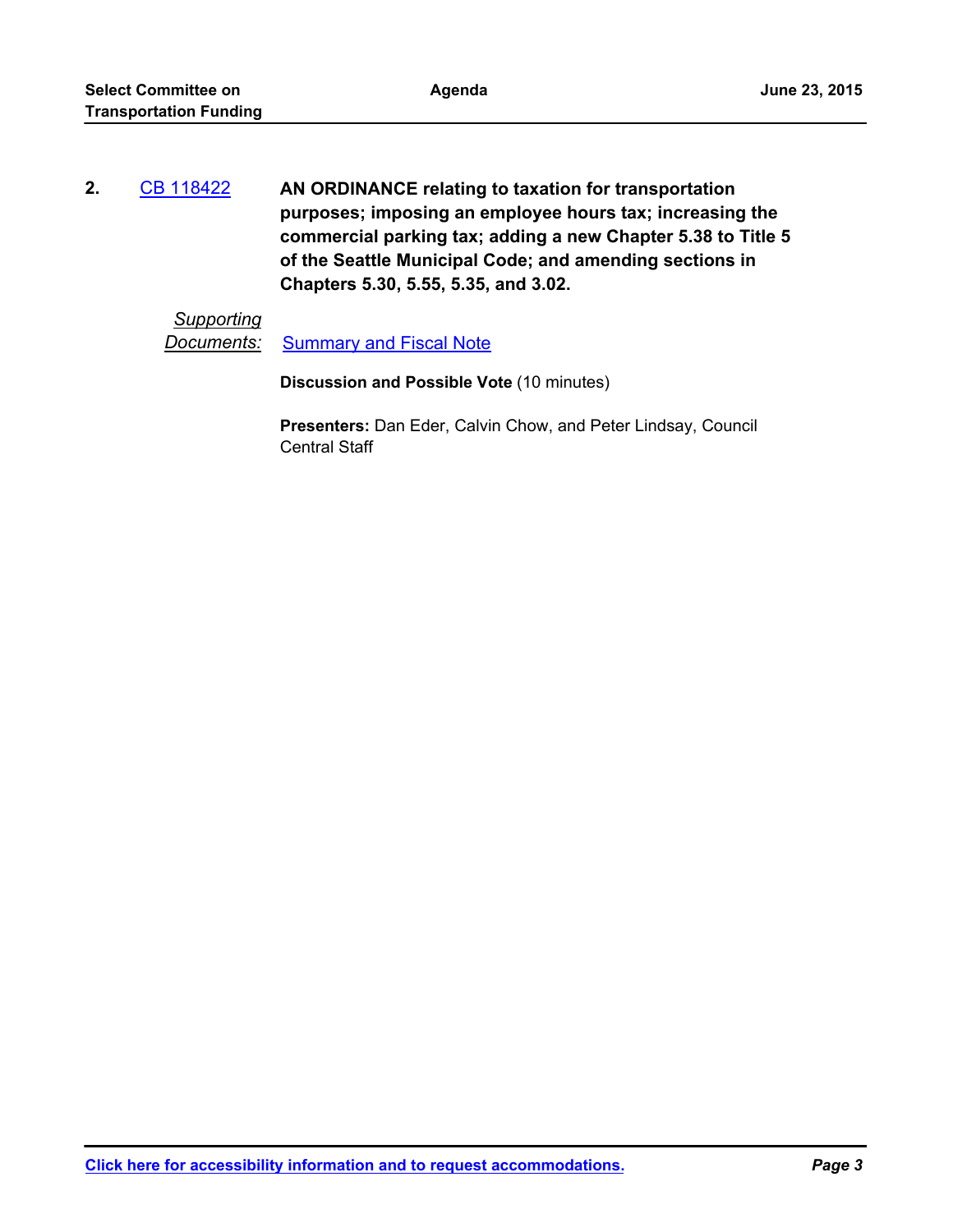### **AN ORDINANCE relating to transportation; providing for the submission to the qualified electors of the City at an election to be held on November 3, 2015, a proposition authorizing the City to levy regular property taxes for up to nine years in excess of the limitation on levies in Chapter 84.55 RCW for the purpose of providing City facilities and services, including transportation improvements, both capital and operating, with possible debt financing; creating a new oversight committee; and ratifying and confirming certain prior acts. 3.** [CB 118402](http://seattle.legistar.com/gateway.aspx?m=l&id=/matter.aspx?key=2359)

*Supporting Documents:* [Summary and Fiscal Note](http://seattle.legistar.com/gateway.aspx?M=F&ID=683865c2-5011-4ace-97aa-2f8cb28303cb.docx) [Summary Att A: SDOT Transportation Levy](http://seattle.legistar.com/gateway.aspx?M=F&ID=8f474117-dc0e-4a29-b528-4d01d85a2a5c.pdf) [Amendment 1 - CM Licata Decrease Levy](http://seattle.legistar.com/gateway.aspx?M=F&ID=664a786d-a78d-46a1-bcc7-ba7b0ffa4159.pdf) [Amendment 3 - CM Licata Use of Funds](http://seattle.legistar.com/gateway.aspx?M=F&ID=059df1cf-c7ff-45ba-91fb-5f7af089a563.pdf) [Amendment 4 - CM Burgess Safe Routes - revised v2](http://seattle.legistar.com/gateway.aspx?M=F&ID=945c6adf-23b8-4e27-a37f-32f0987f1765.pdf) [Amendment 5 - CM Burgess Spending Breakdown - revised](http://seattle.legistar.com/gateway.aspx?M=F&ID=4bdee011-4480-4a8c-8f1b-934acf3f40b4.pdf) [Amendment 6 - CM Rasmussen GSF Support for SDOT](http://seattle.legistar.com/gateway.aspx?M=F&ID=5e3bf6f5-bf5b-4199-a7d2-5e7edcc8625e.pdf) [Amendment 7 - CM Rasmussen New Categories Limits](http://seattle.legistar.com/gateway.aspx?M=F&ID=43295803-72ce-41a3-9934-41944daa9652.pdf)  revised [Amendment 8 - CM Rasmussen, Godden Amend Spending](http://seattle.legistar.com/gateway.aspx?M=F&ID=21a62723-e878-4c09-ab5a-64d204d65645.pdf)  **Breakdown** [Amendment 9 - CM Licata Reporting](http://seattle.legistar.com/gateway.aspx?M=F&ID=c535ac30-3ef3-4c62-8e6a-79bcd7d4d046.pdf) [Amendment 10 - CM O'Brien Bridges - revised](http://seattle.legistar.com/gateway.aspx?M=F&ID=cdd39716-34de-4a2b-96cc-e8da122a02b3.pdf) [Amendment 11 - CM Okamoto Bridge and Structures Recital](http://seattle.legistar.com/gateway.aspx?M=F&ID=037b142f-ed2f-4e2a-ba42-8efafdc45a16.pdf)

[Amendment 12 - CM Okamoto Structures Expertise on](http://seattle.legistar.com/gateway.aspx?M=F&ID=5b58beb5-a284-4726-a1aa-c2caec60f723.pdf)  **Oversight Committee** 

[Amendment 13 - CM Okamoto Structures and Bridges Annual](http://seattle.legistar.com/gateway.aspx?M=F&ID=ba5eb9e4-54be-4872-bb63-983ef3631897.pdf)  Report

[Amendment 15 - CM Licata Conditioning Use of Funds](http://seattle.legistar.com/gateway.aspx?M=F&ID=0580843e-176e-4bff-ae36-1114183d9113.pdf)

[Amendment 17 - CM Harrell Accessible Mount Baker](http://seattle.legistar.com/gateway.aspx?M=F&ID=2fb69c7a-dd26-45e3-8f34-b126f1b17d93.pdf)

[Amendment 19 - CM Bagshaw Safe Routes Recital](http://seattle.legistar.com/gateway.aspx?M=F&ID=831bdc96-1024-42a9-9297-5a7d8781748d.pdf)

**Discussion and Possible Vote** (80 minutes)

**Presenters:** Dan Eder, Calvin Chow, and Peter Lindsay, Council Central Staff; Anthony Auriemma, Office of Councilmember Tom Rasmussen